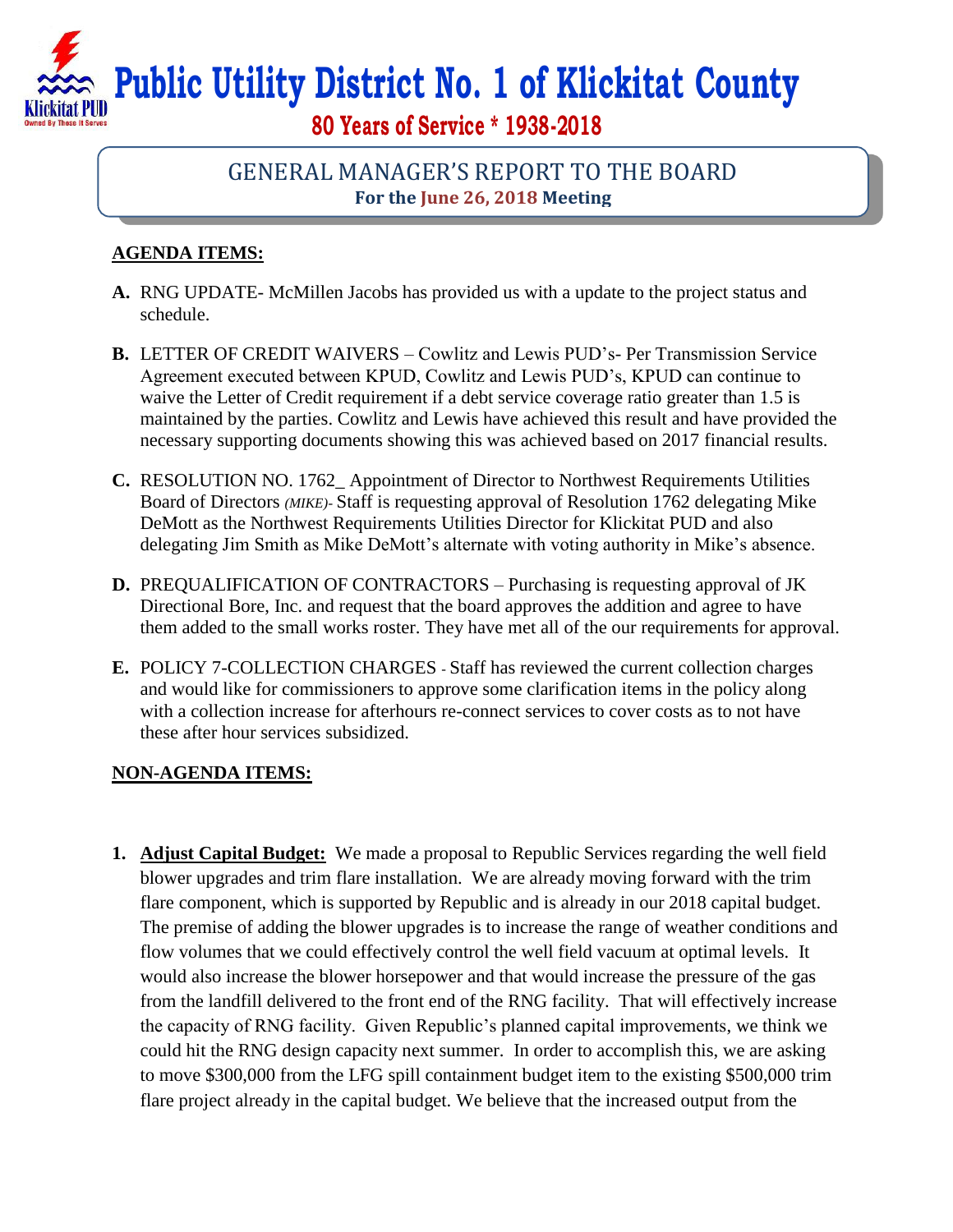addition of the blower outweighs the risk of a "potential" clean up at that site. Please note, we are proposing to delay, not delete the \$300,000 expenditure for spill containment, but we are proposing to move it out 1 to 2 years.

- **2. 2018 Strategic Plan Workshop-** Therese Hampton has room in her schedule to be on site Wednesday, November  $14<sup>th</sup>$  to facilitate our strategic plan workshop and I wanted to confirm your availability for that date. I would like to have this session after our first budget proposal is provided to you, but also before the second review of the 2019 budget proposal at the November  $27<sup>th</sup>$  meeting. I do not think this session will affect our 2019 budget deliberations, but it definitely has the potential to impact our 5 year financial forecast included in the budget proposal.
- 3. **White Creek Turbine 26-** On Tuesday morning, June 26th at the White Creek wind farm, while performing the standard procedure of replacing blades on turbine 26, Siemens experienced a near miss when a blade fell to the ground during a scheduled blade replacement. There were no injuries to personnel or damage to other equipment or structures other than the blade. The procedure they were working through was to loosen the bolts that hold the blade, removing all but 14 bolts with the blade in a vertical position. The hub is then rotated 90 degrees to horizontal so it can be rigged to the crane and lowered to the ground. It appears that the remaining 14 bolts failed as the hub was rotated. Siemens immediately halted the operation and no work will be performed until a full investigation analysis has taken place.

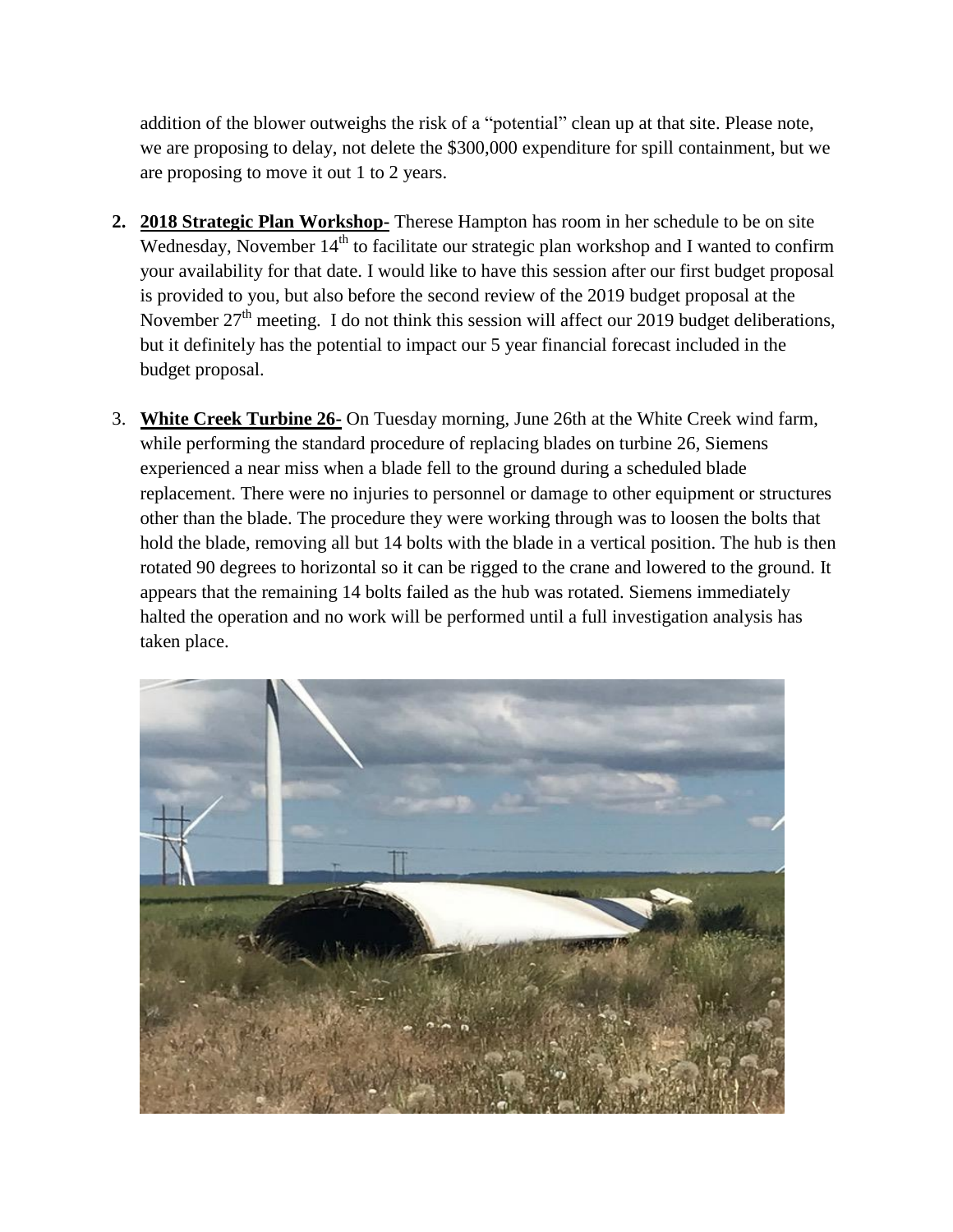4. **Water Account Inquiry-** We have a water system account issue that leads to a policy question to discuss with you on Tuesday. This is part of our Customer Service and WWW staff WWW account and meter reviews / audits.

The issue we'd like you to start thinking about was found at an apartment building that has five tenant units. The landlord is being billed for an incorrect meter size and all usage for the building, and five basic fees are being billed to the respective tenants. Our current policy in this situation dictates that there would be a larger meter and that meter would be billed the appropriate ME (meter equivalent) and usage. The per unit billing would consist of the initial general facilities charge for each unit, but no basic fee per apartment would be applied.

We know the system was adopted in the early 1970's, and the metering was changed in the early 1990's from one meter feeding a house and this apartment building to one meter feeding the house and one meter feeding the apartment. The apartment meter installed is in fact a 1" meter, which should be billed at 2.5 ME's. It is only being billed for a 5/8 meter with 1 ME. It appears that when this change was made, the billing was NOT changed. However, this was over 20 years ago and the policy at that time was very vague on how apartments were to be handled. This could have been a mistake, it could have been the interpretation of the policy at that time, or it could have been an agreement with the landlord at that time. We are still researching this, but I am NOT confident we will determine the real situation.

The policy concern is that when an error in billing favors the customer, we adjust to the time the error started through the time the error was corrected. If an error is in the District's favor, we will only go back 3 years. In this case if an error exists, **1)** we have an unclear point in time when this started, and **2)** this could mean going back through over 20 years of tenants, who probably average a stay of a year or two, which creates more than a hundred possible tenants. There is no question we will not find many of these previous tenants. We can however find active accounts who were or still are, tenants at this location. The impacts could be \$40,000 over the past 20 years. This is calculation is complicated by the fact that the rates have changed over this time period.

The policy questions surround do we go back "forever" and do we apply this to active and inactive accounts, or just active accounts. These situations, although not as long of duration, have come up on the electric side and we have applied policy. This is the first time something of this magnitude has come up on a water or waste water system. The issue here is that some water or waste water systems do not have much more than this in their bank account. That is different than the electric system with its 12,000 customers and our relatively large reserves. We should also consider that any funds refunded that are not claimed, will still paid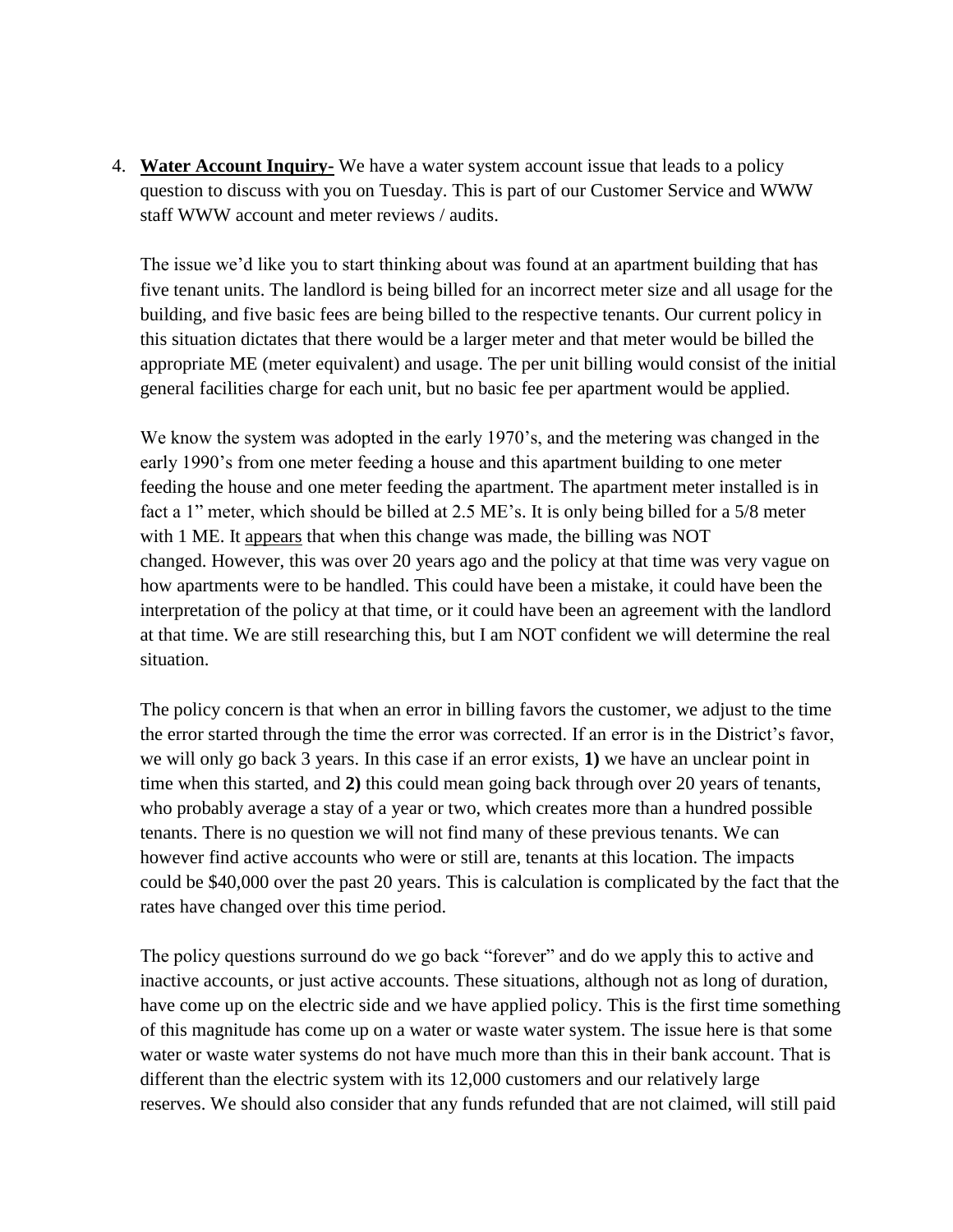by the system, but they will go to the State. I find that a tough situation to support. We are not asking for any decisions and we are not asking for policy change or exemptions, as we are still working through the details, but I am asking for discussion. Commissioner Miller has been assisting staff with finding the history associated with this location, and that has been extremely helpful.

5. **California Markets-** our involvement is limited to our efforts with the Public Generating Pool (PGP). PGP input is in regards to market design, but the issue at stake is really about governance. In order for a west wide marketplace to develop, entities outside California are requiring that the existing governance structure be changed so that the market is not controlled by California. Governor Brown and Governor Inslee both support the expansion of the market outside California in order to integrate and more effectively utilize variable renewable resources. There has been significant pushback within California against this idea from environmental and labor groups who, in my opinion, are driven by lack of knowledge of markets and interests other than the electric market itself, like job creation. I would think that in order for a west wide market to develop, legislators will need to embrace science to understand how value could be derived for both California and other western states.

In relation to the District, there would be significant value to be gained by BPA in their secondary revenues, and potentially to us directly in terms of the potential for capacity markets to emerge, the need for grid scale storage to develop and generally furthered economically sound carbon reduction. That would bode well for continued support for things like RNG and the JD Pool pumped storage project.

Attached is PGP's letter to the California Utilities and Communications Committee and is an excellent summary.

- 6. **Dallesport Water Association-** we met with one of the Board members from the Dallesport Water Association regarding operations of that system. That Board member was clearly interested in using our certified operators to sign their necessary compliance documents to tide them through, but not interested in us operating their system for any length of time. We know that there are issues with the system operation and we did not agree to sign any documents without the ability to look into, if not look after, liabilities we and our operators would accrue from doing so. I still believe that the District operating their system would provide for sound long-term benefits to the customers, but the Board member clearly was not happy with our response.
- 7. **Enterprise Risk Management Committee (RMC)-** we met with an expanded RMC for the first time this week to talk about expanding the committee to oversee the overall enterprise risk for the District. While this will be an ongoing process, I am happy to note that most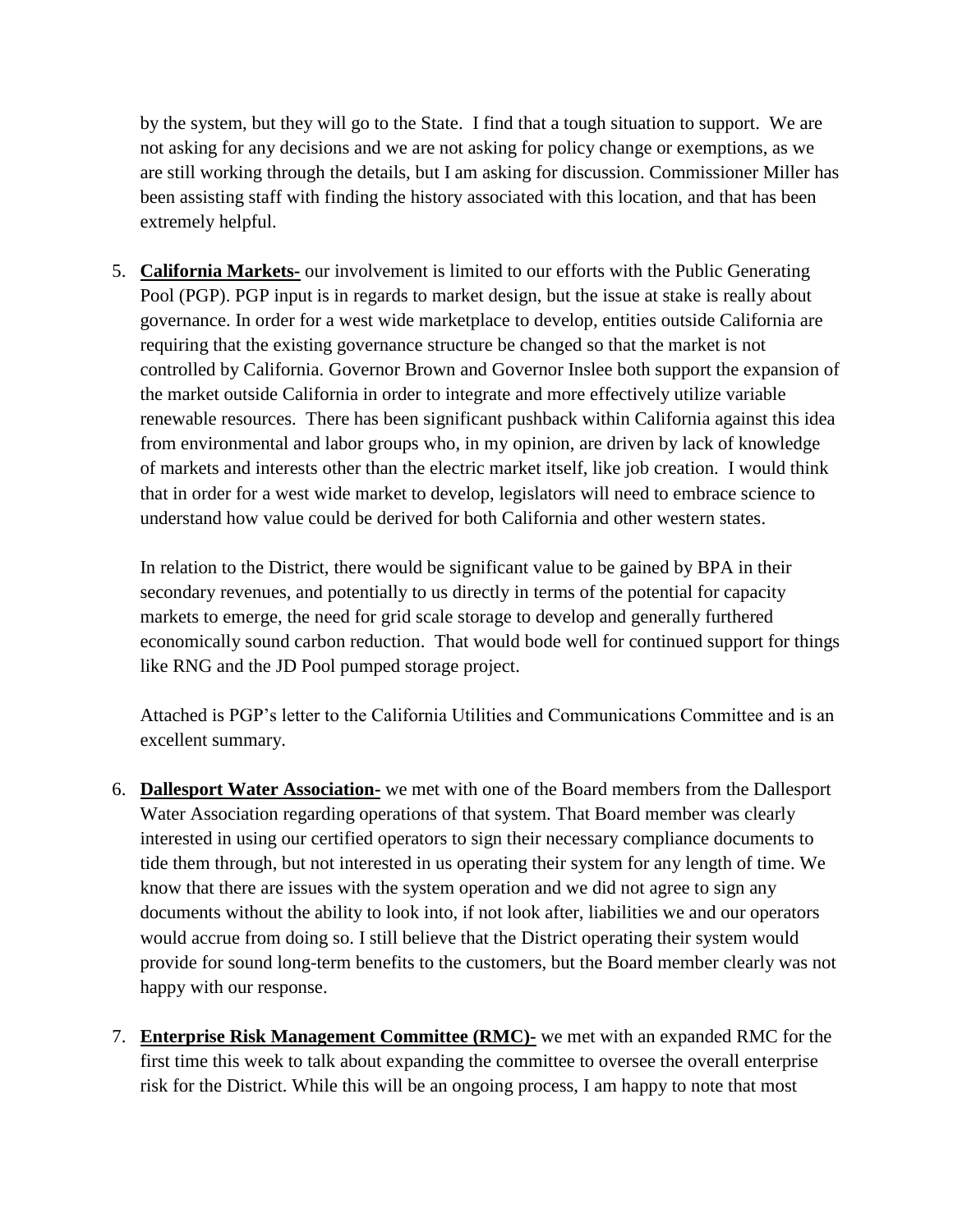issues are already being looked after in the District. That said, there is definitely value to be gained by expanding the purview of the RMC. We will report back once we get our framework together for discussion with you. We are planning on meeting monthly as we set up the Committee.

- 8. **Distributed Generation Conference-** I am planning on attending a conference in Denver this fall. I continue to think that distributed generation will be a major component of how the electric utility business evolves and I want to ensure we are up to date on what is going on elsewhere in the industry so we can learn from those ideas. I am hopeful that there will be input that will directly feed into our strategic planning in November.
- 9. **NISC Status-** we held our first formal internal meeting as a team this week. We have been working with NISC for some months getting things set up, but this is the first full team get together. Jim Moss will be acting as coordinator for the District. We now have schedules and conversion dates to shoot for and we have provided NISC with the first data set from our systems. They will be on site next week to discuss what they have found. Those meetings here will start to direct our efforts in data clean up, processes we need to change and the other system conversion processes. We are all expecting this to be a painful process, but necessary and valuable to us once we are done.
- 10. **Electronic Board Packets-** IT has spec'd out tablets and we will be moving forward with this in the next couple of months. We are planning on using existing Adobe .pdfs, hyperlinked table of contents and commenting features, like Doug has been using, but with better hardware. We are planning on providing tablets to the Commissioners, and upgrading Jim's and Gwyn's devices so that the Board level systems are consistent and work every time. Those tablets will also be provided with a data only cell plan to ensure that connecting to email and the internet is functional, reliable and allows you to use the equipment when traveling. If there are issues, we will address those and if we need to make it more complicated to get a good product, we will do so.

We have already started electronic staff meeting packets at the senior staff level. For staff, we are not planning on adding any additional hardware, as parts of the packets can be printed if necessary. In both cases, there is a significant savings in Luann's time in putting together the packets, which frees time for her other supervisory duties.

**11. RNG Markets & Carbon in WA State-** as we strategize about RNG in the future, it is interesting to note that the "electric industry" has looked at using RNG in place of natural gas for thermal plants and the emissions reductions that might have. There is a definite environmental benefit of doing so, but the current and potential supply of RNG is small in the electric generation world. We already know all of this here at the District, but for